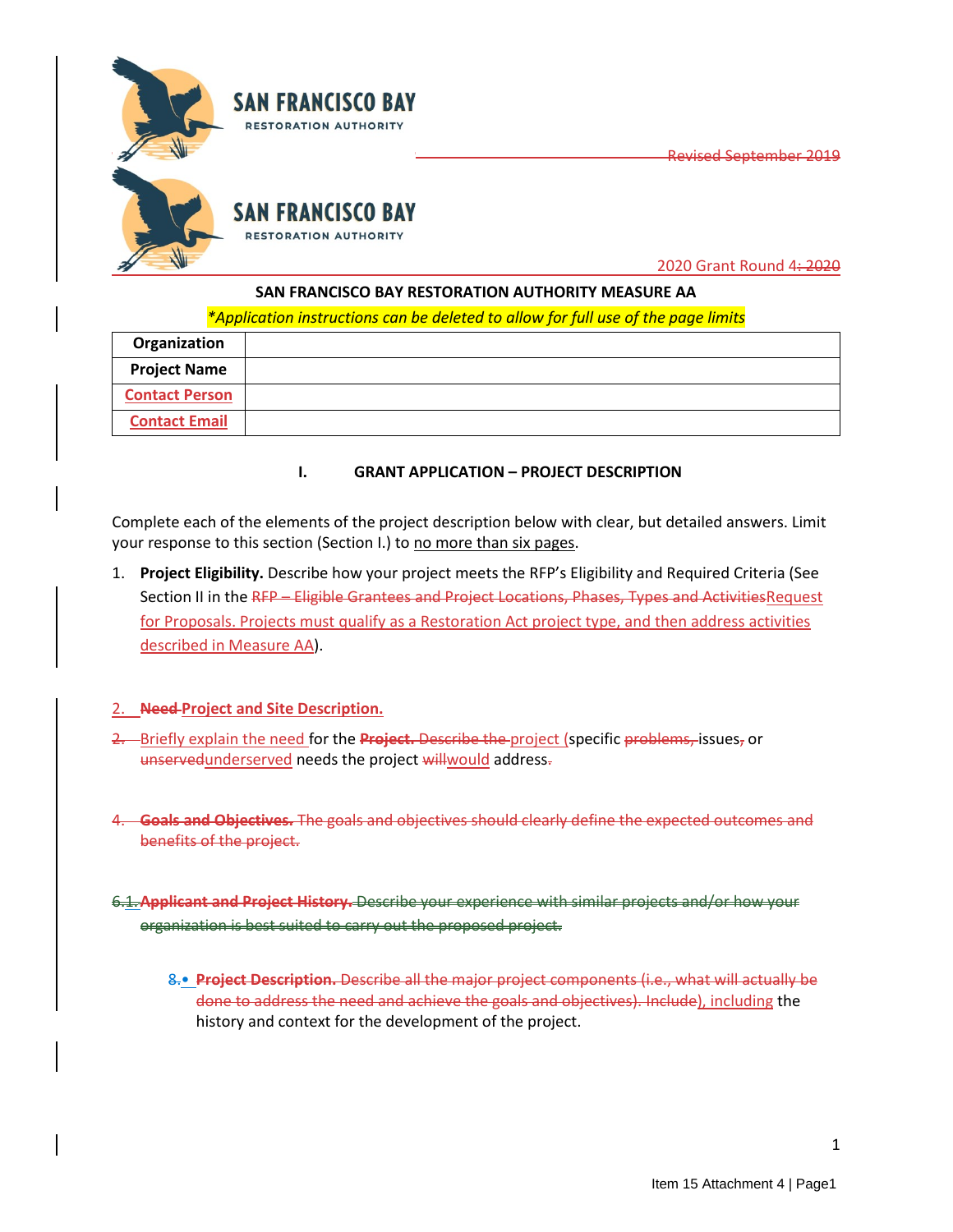- **Site Description.** Describe the project site or area Describe the major components of the project and your organization's role in each project component. Specify what portion of the project would be funded by this request.
- Explain the project's goals and expected outcomes.
- $9.$  Describe the project location, including site characteristics that are tied to your project objectives (i.e.: for acquisition of habitat, describe current vegetation assemblages, condition of habitats, known wildlife migration corridors, etc.). When relevant, include ownership and management information.

10.3. **Specific Tasks.** Identify the specific tasks that will be undertaken and the work that will be accomplished for each task.

| $\pmb{\sharp}$   | <b>Task Name</b> | <b>Description</b> |
|------------------|------------------|--------------------|
| 1                |                  |                    |
|                  |                  |                    |
|                  |                  |                    |
|                  |                  |                    |
|                  |                  |                    |
| $\overline{2}$   |                  |                    |
| 3                |                  |                    |
| $\overline{a}$   |                  |                    |
| 5                |                  |                    |
| $\boldsymbol{6}$ |                  |                    |
| 7                |                  |                    |

*Add or delete rows as necessary.* 

11.4. **Work Products.** List the specific **and Schedule.** By the tasks identified in #3 above, list the work products or other deliverables that the project will result in. Also list the estimated completion dates for each task.

| <b>Measuring</b>              | <b>Task Name</b> | <b>Work Products</b> | <b>Estimated Completion</b> |
|-------------------------------|------------------|----------------------|-----------------------------|
| Success. For                  |                  |                      | <b>Date</b>                 |
| projects                      |                  |                      |                             |
| involving                     |                  |                      |                             |
| restoration,                  |                  |                      |                             |
| construction#                 |                  |                      |                             |
| $\overline{\phantom{a}}$      |                  |                      |                             |
| ำ                             |                  |                      |                             |
| $\overline{3}$                |                  |                      |                             |
| $\overline{4}$                |                  |                      |                             |
| $\overline{5}$                |                  |                      |                             |
| 6<br>$\overline{\phantom{a}}$ |                  |                      |                             |
|                               |                  |                      |                             |

*Add or* land acquisition,*delete rows as necessary.*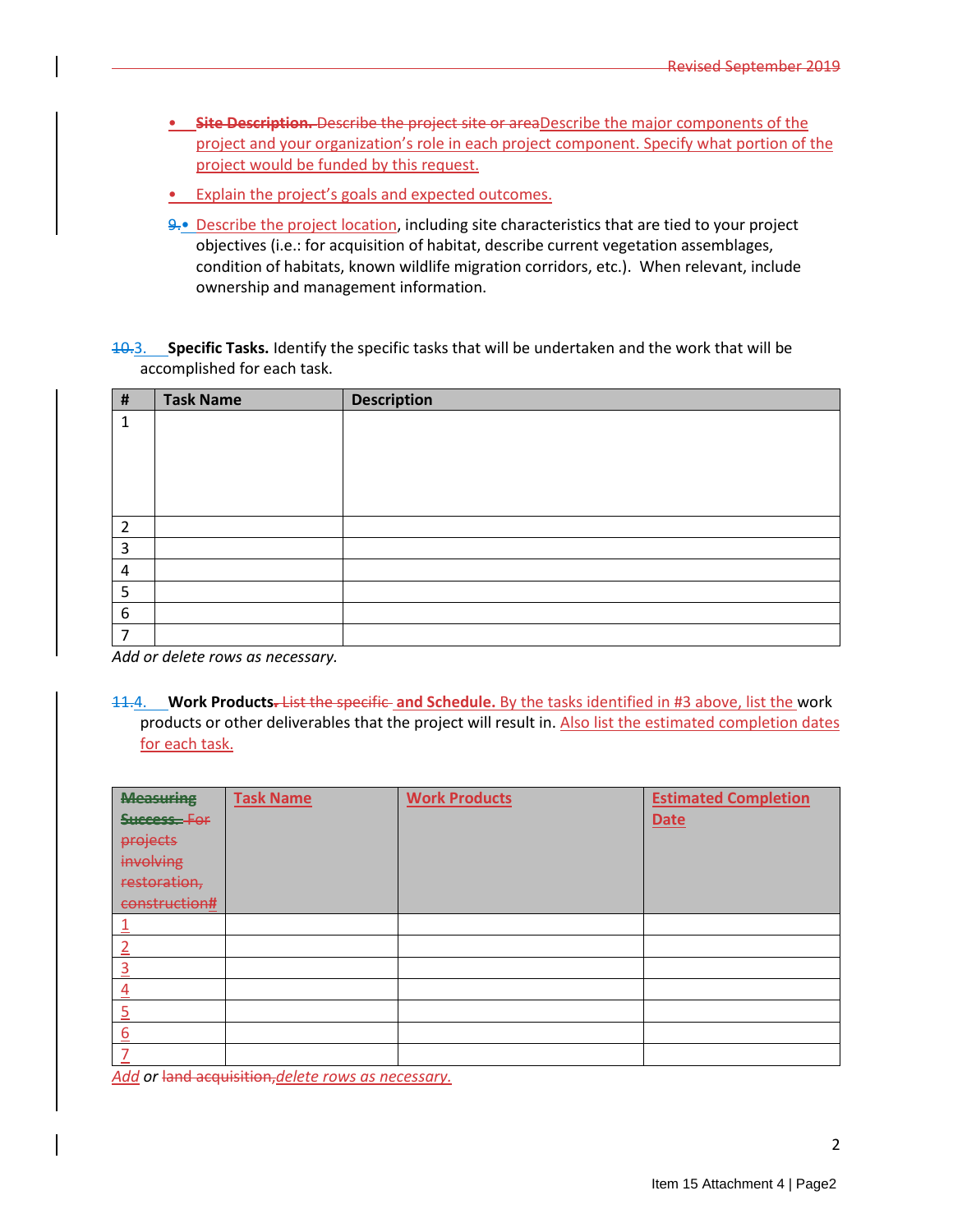- 5. **Project Partners.** List the organizations, agencies, and community-based partners that are involved with the project and describe their roles. Also list any potential partners and what their roles would be.
- 6. **Community Support, Involvement and Benefits.**<sup>1</sup> Provide details on community partnerships that could impact project success. Describe what community support the project has currently, how the project will seek community involvement and input, and what community benefits you expect the project to provide. (If the project is at a more advanced stage, also describe community engagement activities you have conducted so far, what input you received, and how that input has shaped the project.)
- 12.7. **Measuring Success.** Describe the plan for monitoring, evaluating and reporting project the effectiveness, and implementing adaptive management strategies if necessary. Who will be responsible for funding and implementing of your project. Explain who will fund and implement ongoing management and monitoring<sup>22</sup>-, if applicable.
- 8. **Applicant History.** Describe your experience with similar projects and/or how your organization is best suited to carry out the proposed project.
- 13.9. **Barriers and Risks.** Please discussDiscuss any specific barriers that may exist in implementingand risks associated with your project, and. Explain how they may beyou would overcome, as well as any knownthe barriers to implementing your project, or how you would address and overcome any anticipated undesiredthe risks that arise from outcomes or risks regarding of cause uncertainty in implementing the proposed project. Examples may include addressing current and projected sea level rise impacts, infrastructure present at the project site (e.g. transmission lines), or risks of invasive species, and other potential barriers and risks associated with the proposed project.

14.10. **Environmental Review**. Projects funded by the San Francisco Bay Restoration Authority must be reviewed in accordance with the California Environmental Quality Act

<sup>&</sup>lt;sup>1</sup> For examples of community engagement strategies, see the State Coastal Conservancy's Tips for Meaningful Community Engagement, [http://scc.ca.gov/files/2019/04/Tips-for-Meaningful-Community-Engagement.pdf.](http://scc.ca.gov/files/2019/04/Tips-for-Meaningful-Community-Engagement.pdf) Applicants can demonstrate community support for their projects by including support letters from community representatives.

<sup>&</sup>lt;sup>2</sup> All grant applications must include a monitoring and reporting component that explains how the effectiveness of the project will be measured and reported. The monitoring and reporting component will vary depending on the nature of the project and may include regional monitoring approaches as appropriate. The grant application evaluation will assess the robustness of the proposed monitoring program. In addition, Authority staff will work with grantees to develop appropriate monitoring and reporting templates and procedures. All projects must complete a final report, including a lessons-learned summary report fully and clearly describing lessons learned under all phases of the project including design, construction and monitoring. Lessons learned must focus on project trouble areas and issues to be addressed as a guide to future projects to avoid these issues to the extent possible.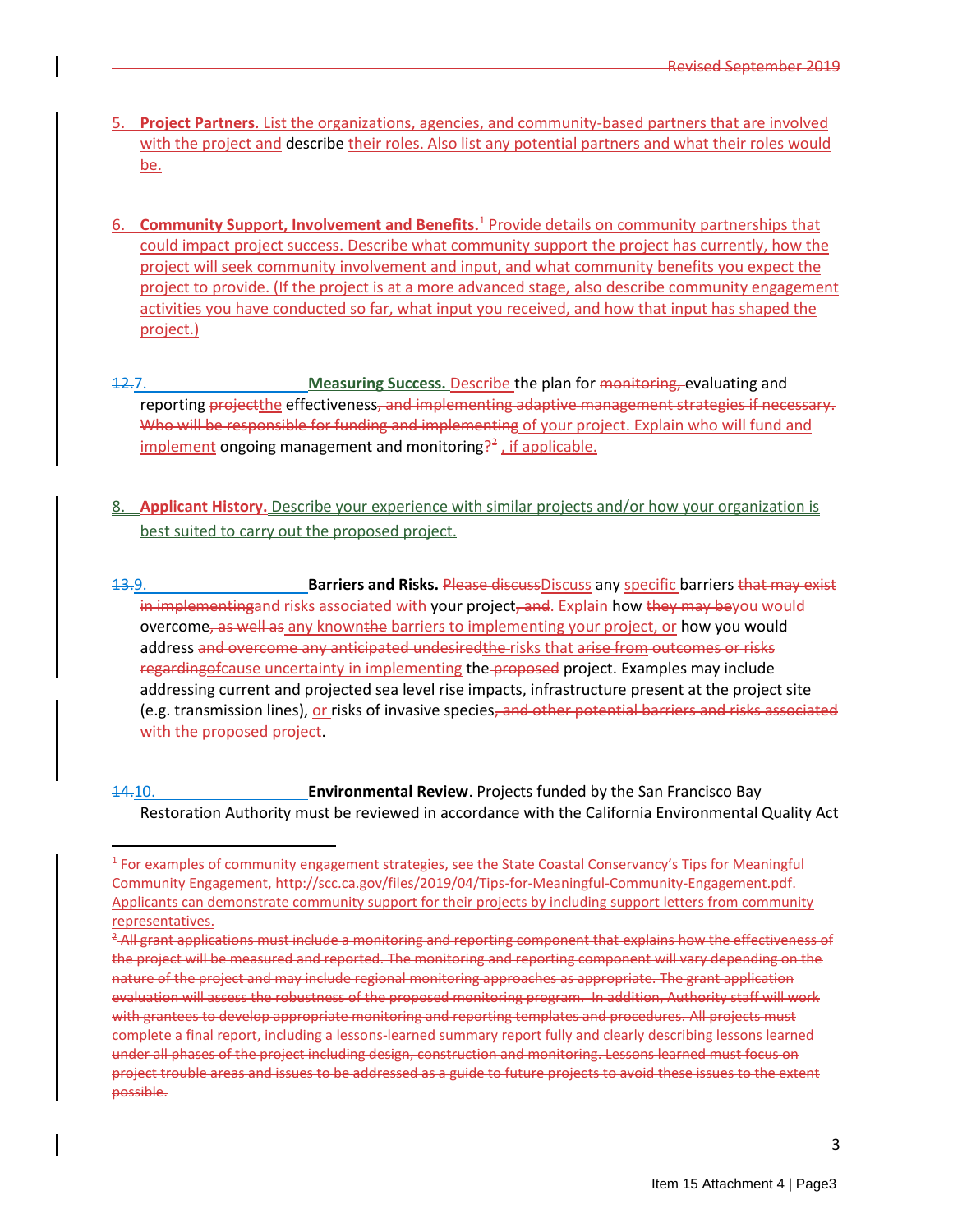("CEQA"). If the project is statutorily or categorically exempt under CEQA, no further review is necessary. If the project is not exempt, the potential environmental effects of the project must be evaluated in a "Negative Declaration (Neg Dec)," "Mitigated Negative Declaration (MND)," or "Environmental Impact Report," prepared by (or under contract to) a public agency and adopted or certified by the public agency. Please select the appropriate answers below, and then describe how CEQA applies to your proposed project and address the status and timing of CEQA compliance. For more information on CEQA, visit: http://resources.ca.gov/ceqa/(CEQA).<sup>3</sup>

- The proposed project (selectmark the appropriate answer(s)): box):
	- $\Box$  Is exempt under CEQA. Provide the CEQA Guidelines exemption number and specify how the project meets the terms of the exemption.

 $\overline{\phantom{a}}$  , and the contribution of the contribution of  $\overline{\phantom{a}}$  , and  $\overline{\phantom{a}}$  , and  $\overline{\phantom{a}}$  , and  $\overline{\phantom{a}}$  , and  $\overline{\phantom{a}}$  , and  $\overline{\phantom{a}}$  , and  $\overline{\phantom{a}}$  , and  $\overline{\phantom{a}}$  , and  $\overline{\phantom{a}}$  , and

 $\Box$  Requires a Neg Dec, MND, or EIR. Specify which:

 $\Box$  Also please specify the CEQA lead agency (the agency preparing the document) and the (expected) date):

(Expected) Date for adoption or certification: \_\_\_\_\_\_\_\_\_\_\_\_\_\_\_\_\_\_\_\_\_\_\_\_\_\_\_\_\_\_\_\_\_\_ of CEQA document: \_\_\_\_\_\_\_\_\_\_\_\_\_\_\_\_\_\_\_\_\_\_

Please note that the Authority will need to review and consider the adopted or certified CEQA document prior to authorizing a grant.

- Please describeDescribe how CEQA applies to your proposed project<sub>z</sub> and address the status and timing of CEQA compliance:. Construction projects can use Authority funds only after CEQA is completThe Authority will only authorize funding for construction projects that have completed for which CEQA analysis is completee.
- 15.11. **Bay Trail or Water Trail Public Access.** DoesIf your proposed project includeincludes or overlapoverlaps with a proposed alignment for the San Francisco Bay Trail or San Francisco-Water Trail? If so,, explain how do you plan to integrate Bay Trail or Water Trail designationsthem into your project?

**Community Support, Involvement and Benefits.** <sup>4</sup> Please explain the extent to which the project has community support, has included community engagement and input, and provides tangible

<sup>&</sup>lt;sup>3</sup> If the project is statutorily or categorically exempt under CEQA, no further review is necessary. If the project is not exempt, the potential environmental effects of the project must be evaluated in a "Negative Declaration (Neg Dec)," "Mitigated Negative Declaration (MND)," or "Environmental Impact Report," prepared by (or under contract to) a public agency and adopted or certified by the public agency. For more information on CEQA, visit: [http://resources.ca.gov/ceqa/.](http://resources.ca.gov/ceqa/) Note that the Authority will need to review and consider the adopted or certified

CEQA document prior to authorizing a grant.

<sup>4</sup> For examples of community engagement strategies, see the State Coastal Conservancy's Tips for Meaningful Community Engagement, http://scc.ca.gov/files/2019/04/Tips-for-Meaningful-Community-Engagement.pdf.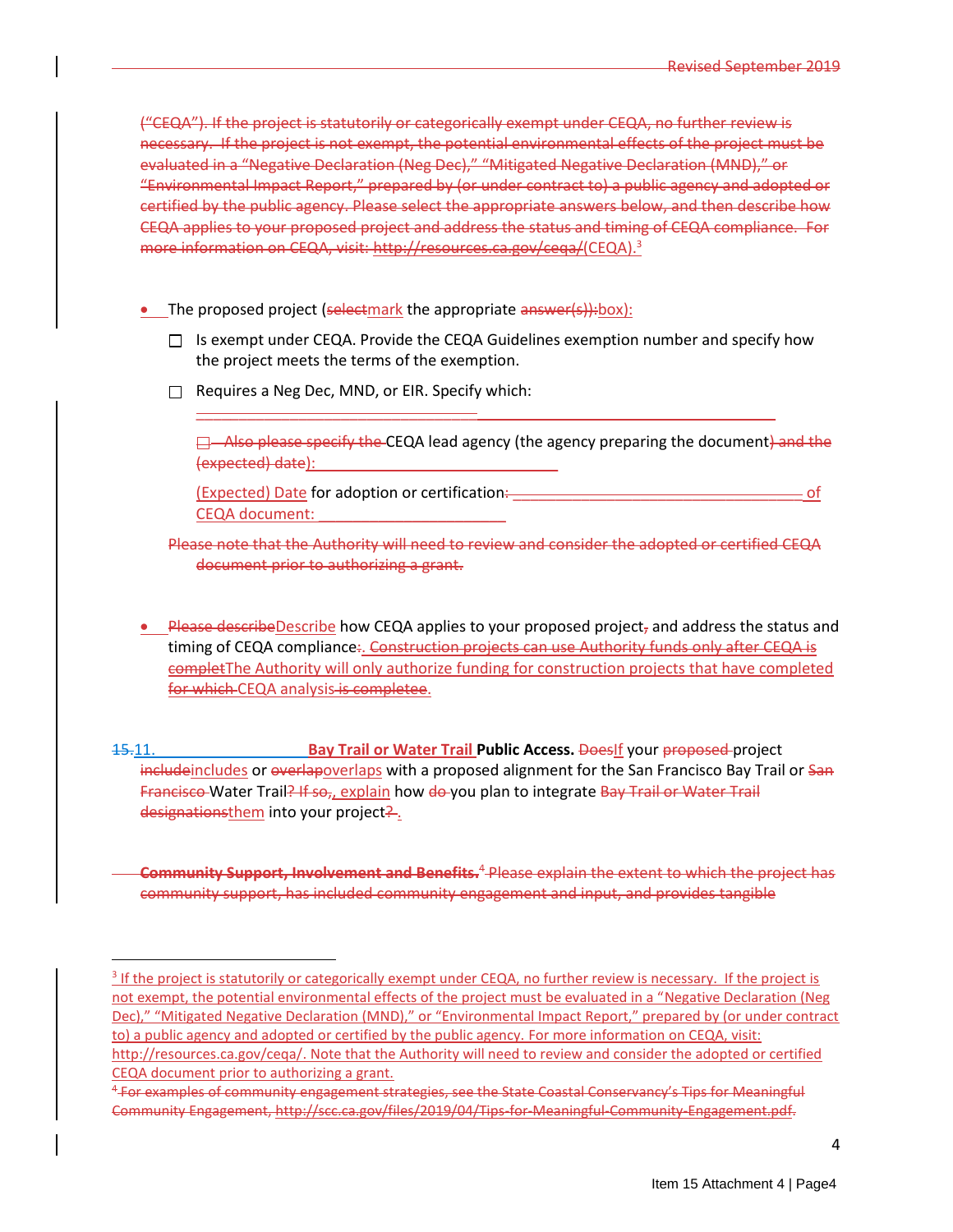community benefits. In particular, explain any community engagement process undertaken and relevant community partnerships that could impact project success.

17.12. **Permitting and Mitigation.** If your project has progressed to this phase, please describe the status of your permits, as well as the general nature of any mitigation requirements. If your project has not yet reached the permit phase, do you anticipatedescribe any particular permitting or mitigation challenges<sup>2</sup> you anticipate.

15. **Acquisitions.** For acquisition projects, please address the following:

- i. What Is the proposed acquisition for a fee title or conservation easement, and why is the type of acquisition are you proposing, why are you structuring the acquisition the way that you propose, and why is this type of acquisitionhave proposed the best approach?
- ii. What are the benefits of pursuing an acquisition in this location? Please speak to Describe the significance of this land, in either protecting existing natural baylands-resources, or meaningfully enhancing or restoring baylands.
- iii. How do you plan to manage and steward the land?
- iv. Where are you in the negotiation process?
- v. Specifically:
	- 1. Are you acquiring the land from a willing seller?
	- 2. Will the land be purchased at no more than fair market value (as described in an approved appraisal pursued at or above USPAP standards)?
	- 3. Will you have legal access to the property, and will this land be acceptably free and clear of defects of title?
	- 4. Is there any known contamination on site? Has any site investigation been undertaken to date?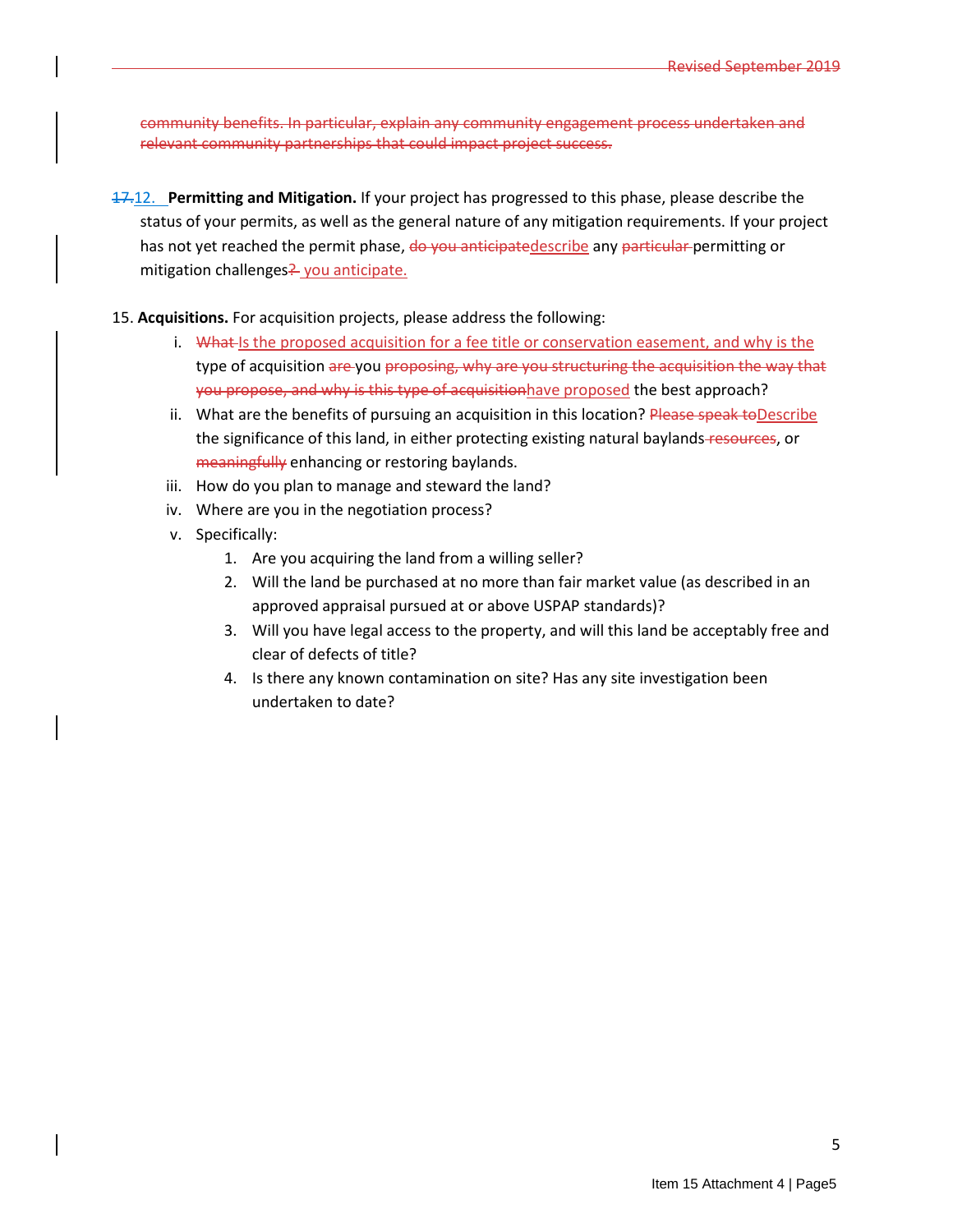#### **II. GRANT APPLICATION – PRELIMINARY BUDGET AND SCHEDULE**

Please use the provided budget matrixtemplate (in excel document form) to Outlineoutline your budget and attach that excel document to this application. In. Submit the preliminary budget matrix attached to along with the rest of your application, relist the tasks identified in #7 above and for each provide: 1) Project costs per year, adding additional columns as needed, 2) the estimated cost of the task, and 3) the funding sources (applicant, Authority, and other) for the task, and for other funds, please describe below all sources of other funding and whether secured or pending. The table will automatically sum the totals for each row and column. To do this, highlight the whole table and hit F9.

You may include separate budget line item for a task for direct-project management for task (i.e., preparation of invoices and progress reports), contingency, and/or indirect costs (i.e., overhead, based on rent, utilities, etc.) – each of these budget line items can be no more than 15% the cost of the whole project. If you choose to include contingency or overhead, please include as a separate task and be cost. Be advised that overhead calculationsindirect costs must be justifiable for an audit.

Below, and in addition to completing the attached budget matrix, please also include a discussion of anyThe contingency must be justified based on specific uncertainties in this budget, and your anticipated ability to operate and maintainand risks associated with the project, as well as explain how you will handle any contingency costs..

**In Kind Services:** In-kind services or contributions include volunteer time and materials, bargain sales, and land donations. Describe and estimate the value of expected in-kind services.

**Contingency Costs:** Please describe contingency costs, if applicable, and any plans for managing them.

**Other Funds:** Please describe below all sources of other funding and whether secured or pending.

**Operation and Maintenance.** Please describe your operation and maintenance expectations and capabilities.

**Uncertainties.** Please discuss any *other* budget *or key* uncertainties that would affect the success of the project.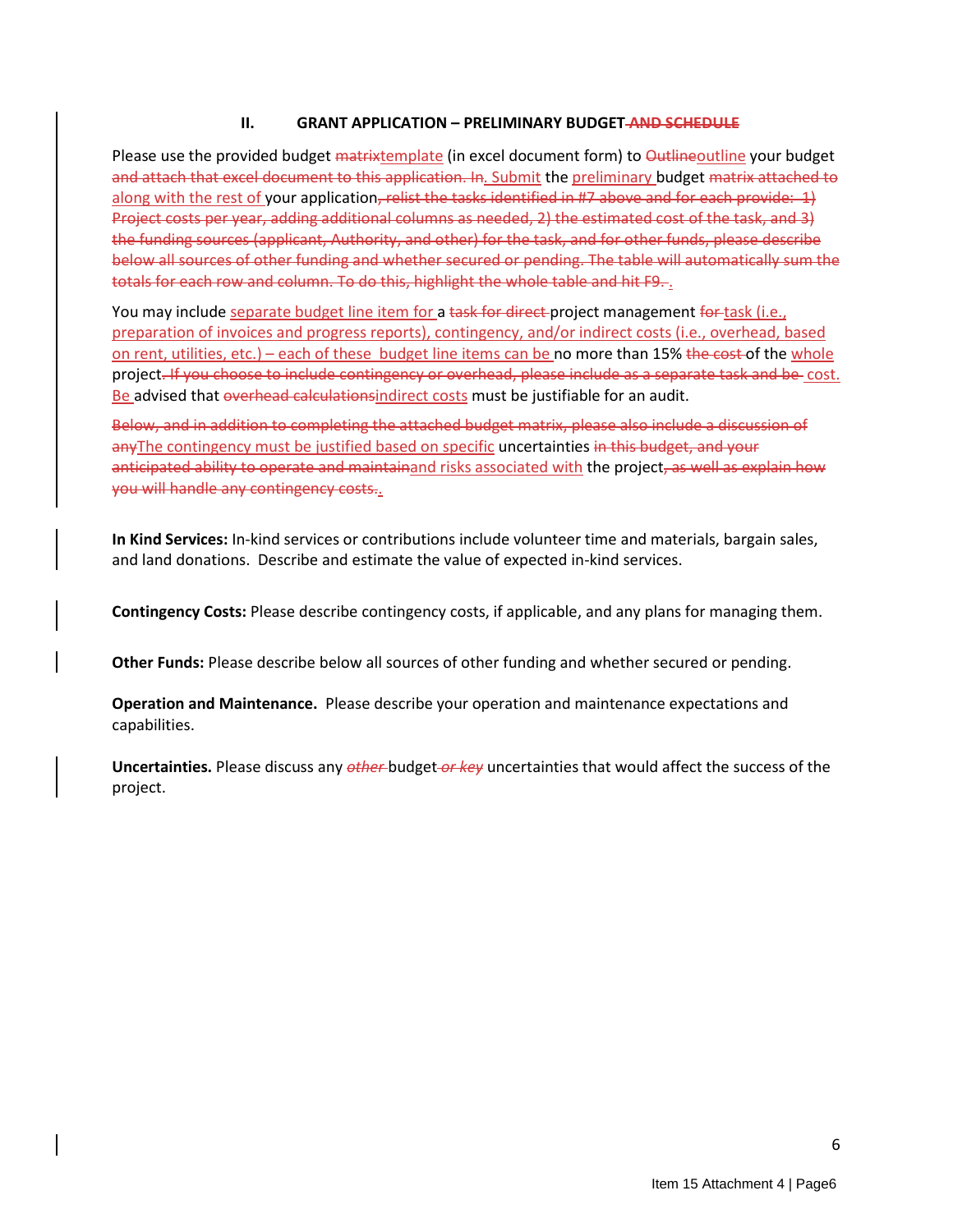## **III. GRANT APPLICATION - PRIORITIZATION CRITERIA<sup>5</sup>**

Complete each of the elements of the prioritization criteria below with clear but detailed answers. (try to answer all questions, but it is fine if the project does not hit all criteria). Limit your response to this section (Section III.) to no more than four pages.

- 1. **Greatest positive impact.** Describe the degree to which the project will have the greatest positive impact on the Bay as a whole, in terms of clean water, wildlife habitat and beneficial use to Bay Area residents.
- 2. **Greatest long-term impact.** Describe the degree to which the project will achieve the greatest longterm impact on the Bay, to benefit future generations.
- 3. **Leveraging resources and partnerships.** Describe how the project will leverage state and federal resources, and public/private partnerships. If applicable, indicate if Authority funds are needed to meet match requirements of other secured funding sources.
- 4. **Economically disadvantaged communities<sup>6</sup> .** Describe to what degreehow the project will benefit economically disadvantaged communities.
- 5. **Benefits to economy.** Describe how the project will benefit the region's economy, including local workforce development, employment opportunities for Bay Area residents, and nature-based flood protection for critical infrastructure and existing shoreline communities.
- 6. **Engage youth and young adults.** Describe how the project will work with local organizations and businesses to engage youth and young adults and assist them in gaining skills related to natural resource protection.
- 7. **Monitoring, maintenance, and stewardship.** Describe how the project will incorporate these to develop the most efficient and effective strategies for restoration and achievement of intended benefits.
- 8. **Coastal Conservancy's San Francisco Bay Area Conservancy Program<sup>7</sup> .** Describe how the project is consistent with the Conservancy's San Francisco Bay Area Conservancy Program's Criteria.

<sup>5</sup> Refer to the Request for Proposals, Section III, for the interpretation and definitions of the Prioritization Criteria. <sup>6</sup> Please refer go to the "Grants" tab on the Authority's website ([http://sfbayrestore.org/restoration-authority](http://sfbayrestore.org/restoration-authority-grants)[grants](http://sfbayrestore.org/restoration-authority-grants)) and scroll down to "Additional Resources" for a link to guidance on identifying EDCS and the SFBRA 80% Area Median Income Map for the San Francisco Bay Area.

<sup>&</sup>lt;sup>7</sup> Refer to the Request for Proposals, Appendix A, for a list of the Coastal Conservancy's San Francisco Bay Area Conservancy Program's Criteria.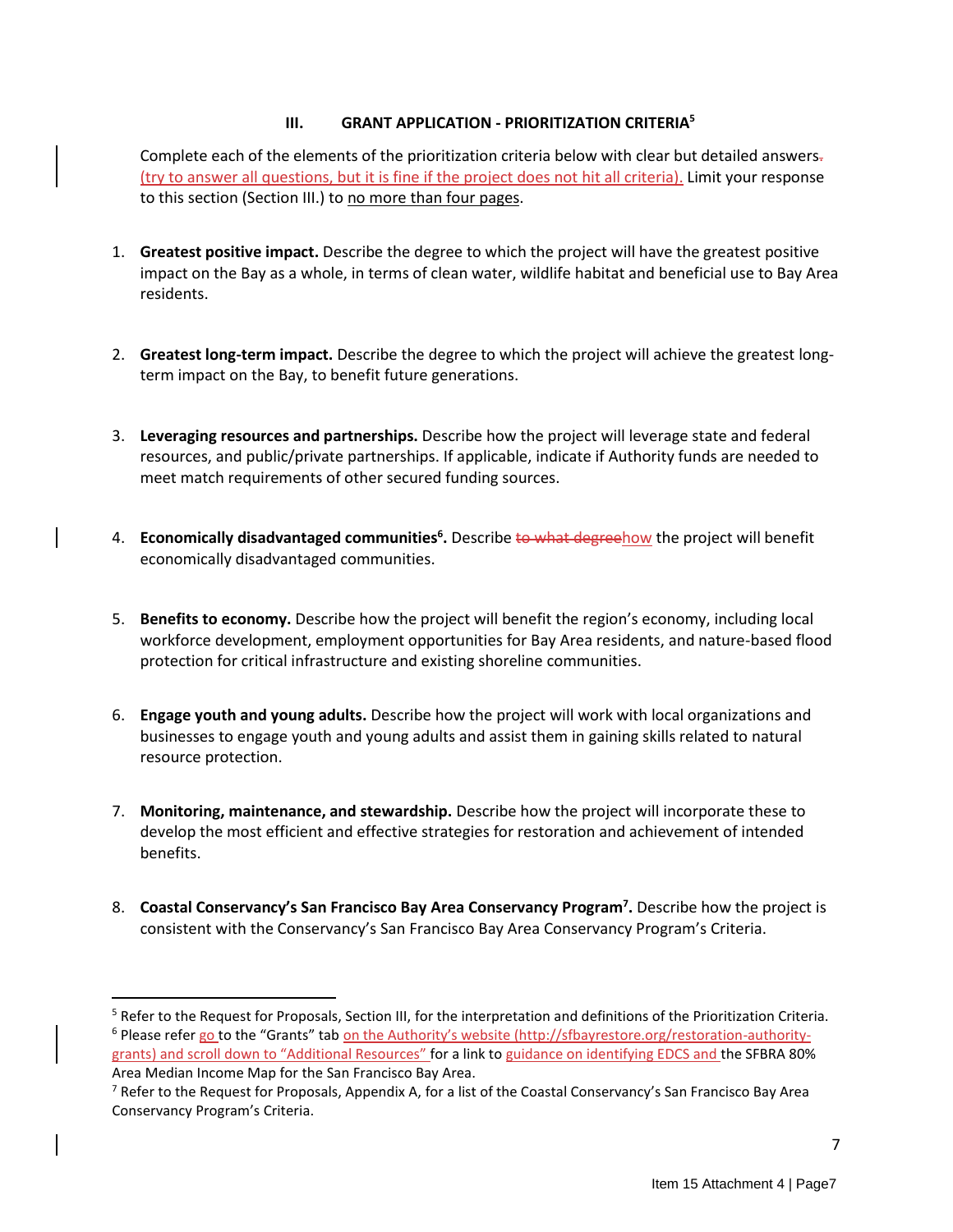- 9. **San Francisco Bay Conservation and Development Commission's Coastal Management Program<sup>8</sup> .**  Please describe if and Describe how the project is consistent with San Francisco Bay Conservation and Development Commission's Coastal Management Program.
- 10. **San Francisco Bay Joint Venture's Implementation Strategy<sup>9</sup> .** Please addressdescribe your project's consistency with the Joint Venture's Implementation Strategy, *indicate its inclusion on the Joint* Venture's project list, and/or describe your consultation withindicate you have consulted the Joint Venture prior to applyingassess whether the project would be eligible for funding. the Joint Venture project list.

<sup>&</sup>lt;sup>8</sup> Refer to the Request for Proposals, Appendix A, for more information on the San Francisco Bay Conservation and Development Commission's Coastal Management Program.

<sup>&</sup>lt;sup>9</sup> Refer to the RFP, Appendix A for links to the San Francisco Bay Joint Venture's Implementation Strategy and project list.